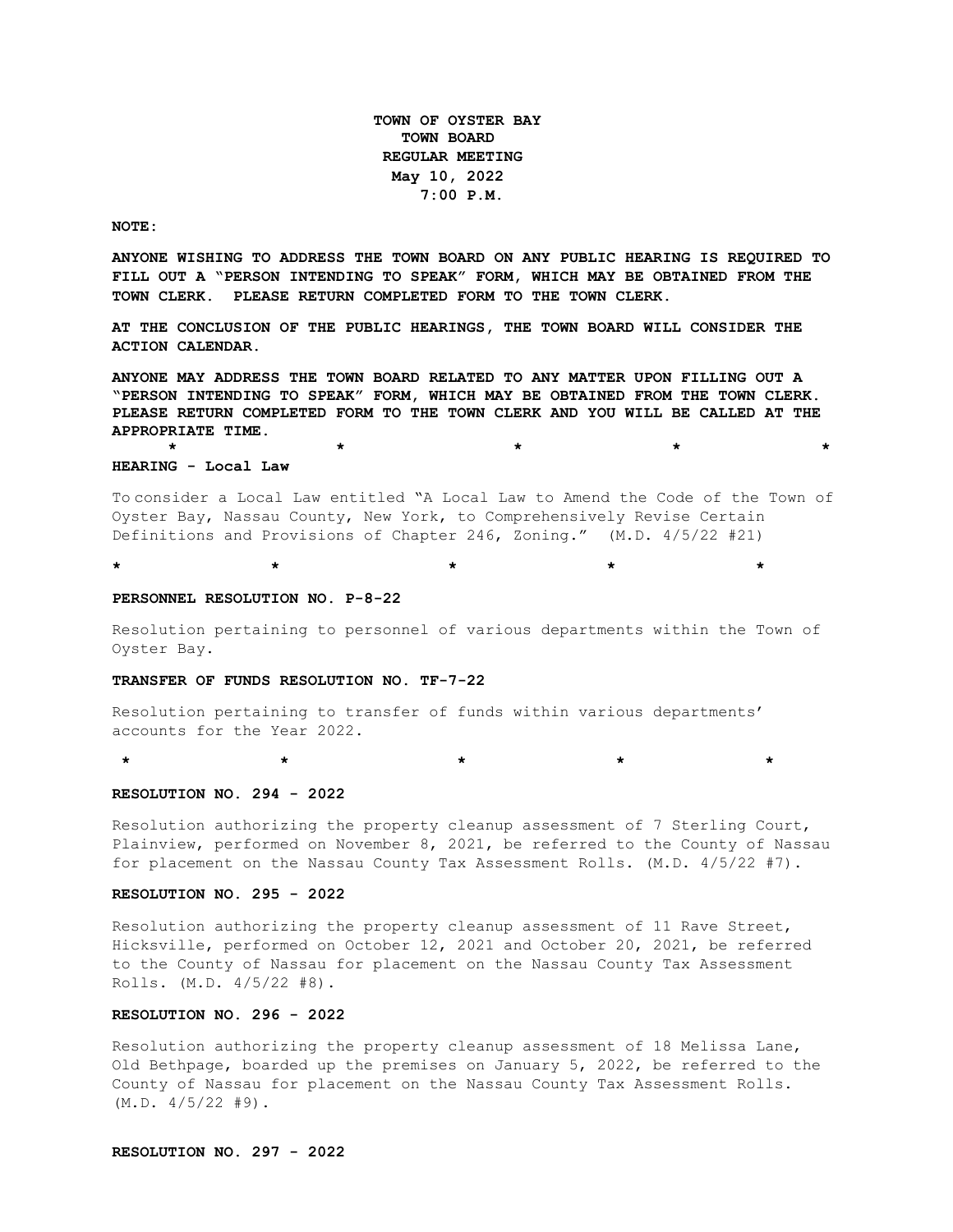Resolution authorizing the property assessment of 112 Willard Avenue, Farmingdale, performed on October 13, 2021, be referred to the County of Nassau for placement on the Nassau County Tax Assessment Rolls. (M.D. 4/5/22 #11).

### **RESOLUTION NO. 298 - 2022**

Resolution authorizing the property cleanup assessment of 4699 Merrick Road, Massapequa, performed on June 15, 2021, be referred to the County of Nassau for placement on the Nassau County Tax Assessment Rolls. (M.D. 4/5/22 #12).

## **RESOLUTION NO. 299 - 2022**

Resolution authorizing an Extension of Time, Acceptance & Final Payment for Contract No. DPW19-185R, Lake Ave C.V.M. Building Extension. (M.D. 4/5/22 #15).

# **RESOLUTION NO. 300 - 2022**

Resolution authorizing payment of annual membership dues for 2022 to Hempstead Harbor Protection Committee (HHPC). Account No. DER A 8090 44900 000 0000. (M.D. 4/5/22 #17).

# **RESOLUTION NO. 301 - 2022**

Resolution amending Resolution 163-2022, to add Canasta Instruction to the Senior Citizen Services Program for the period July 6, 2022 through August 10, 2022 at the North Massapequa Community Center. (M.D. 4/12/22 #7).

### **RESOLUTION NO. 302 - 2022**

Resolution authorizing "Project Thank A Cop" and "Law Enforcement Officers Weekend" to conduct the Joey Zask "Back the Blue" Car Show at TOBAY Beach east parking field on May 21, 2022, to waive any permit fees for the event, and to waive Chapter 173 Sections 10-18 of the Code of the Town of Oyster Bay – Peddlers for the event. (M.D. 4/12/22 #8).

#### **RESOLUTION NO. 303 - 2022**

Resolution granting request from Nassau County Bethpage PAL for the rental of pool space on Mondays through Fridays from 6:00 AM to 9:30 AM for the period July 5, 2022 through August 17, 2022. Account No. SP01 0001 02025 528 0000. (M.D. 4/12/22 #9).

# **RESOLUTION NO. 304 - 2022**

Resolution authorizing acceptance of a donation of a memorial plaque and bench from Deborah Haile, to be placed in Bayfront Park in memory of John Haile and Barbara Cronen. (M.D. 4/12/22 #10).

### **RESOLUTION NO. 305 - 2022**

Resolution authorizing acceptance of a donation of a memorial plaque from The Rotary Club of Locust Valley, to be placed on a tree purchased by the Rotary Club and planted in Thomas Park, Locust Valley, in memory of past Rotary Members. (M.D. 4/12/22 #11).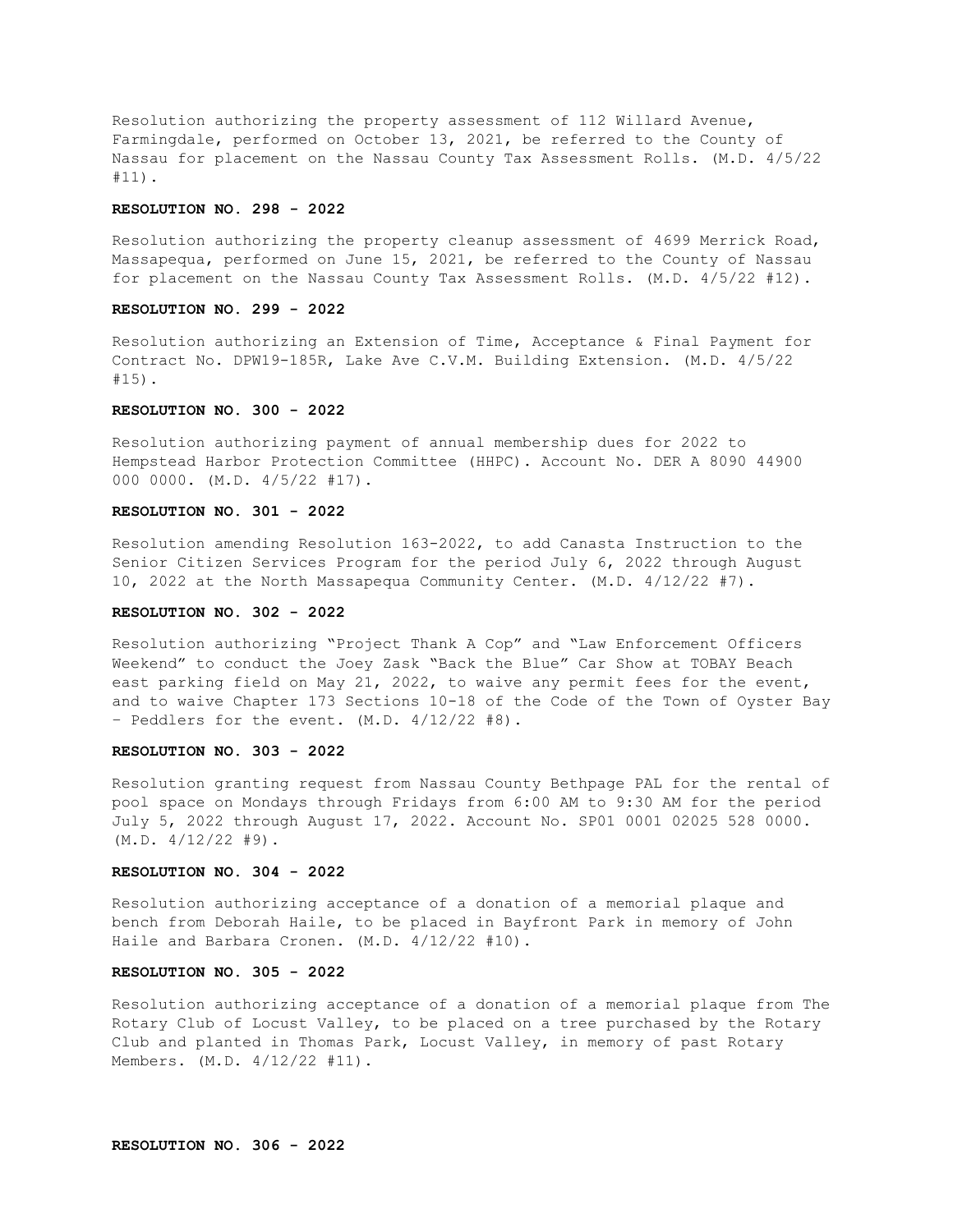Resolution authorizing a third one-year extension of the contract for online auction services for Surplus Town Property for the period May 21, 2022 through May 20, 2023. (M.D. 4/12/22 #12).

# **RESOLUTION NO. 307 - 2022**

Resolution authorizing a second one-year extension for lead paint testing services for the Division of Community Development's Residential Rehabilitation program for the period June 1, 2022 through May 31, 2023. Account No. IGA CD 8668 48250 731 CD 21 (M.D. 4/12/22 #19).

# **RESOLUTION NO. 308 - 2022**

Resolution authorizing the issuance of a refund for a building permit extension of time fee to Dennis and Clare Crossley. Account No. PAD B 0001 02555 000 0000. (M.D. 4/12/22 #20).

### **RESOLUTION NO. 309 - 2022**

Resolution authorizing the issuance of a refund for a building permit fee to Peter Sullivan. Account No. PAD B 0001 02555 000 0000. (M.D. 4/12/22 #21).

#### **RESOLUTION NO. 310 - 2022**

Resolution pertaining to Contract No. PWC07-22, On-Call Technical Assistance Relative to Civil Engineering in connection with field investigations and construction inspection regarding road reconstruction requirements contract. Account No. HWY H 5197 20000 000 2103 008. (D&B). (M.D. 4/12/22 #26).

# **RESOLUTION NO. 311 - 2022**

Resolution pertaining to Contract No. PWC07-22, On-Call Technical Assistance Relative to Civil Engineering in connection with field inspection and estimating services regarding the requirements contract for road restoration. Account No. HWY H 5197 20000 000 2103 008. (LKB). (M.D. 4/12/22 #27).

### **RESOLUTION NO. 312 - 2022**

Resolution authorizing award of engineering services under Contract No. H19- 197 PH2, Construction of Highway & Drainage Improvements to the Intervale Avenue Area Phase 2, Farmingdale and for use of a sub-consultant. Account No. HWY H5197 20000 000 2203 008. (M.D. 4/12/22 #28).

### **RESOLUTION NO. 313 - 2022**

Resolution granting request from the Bethpage-Central Park Kiwanis Club, for Town assistance in conducting their Annual Street Fair to be held on May 15, 2022 on Broadway in Bethpage between Powell Avenue and Nibbe Lane and to use various Town equipment for the event. (M.D. 4/12/22 #29).

### **RESOLUTION NO. 314 - 2022**

Resolution authorizing the use of two (2) Town buses to transport Veterans from United Veterans of Hicksville New York to their annual Memorial Day Parade and festivities on May 30, 2022. (M.D. 4/19/22 #4).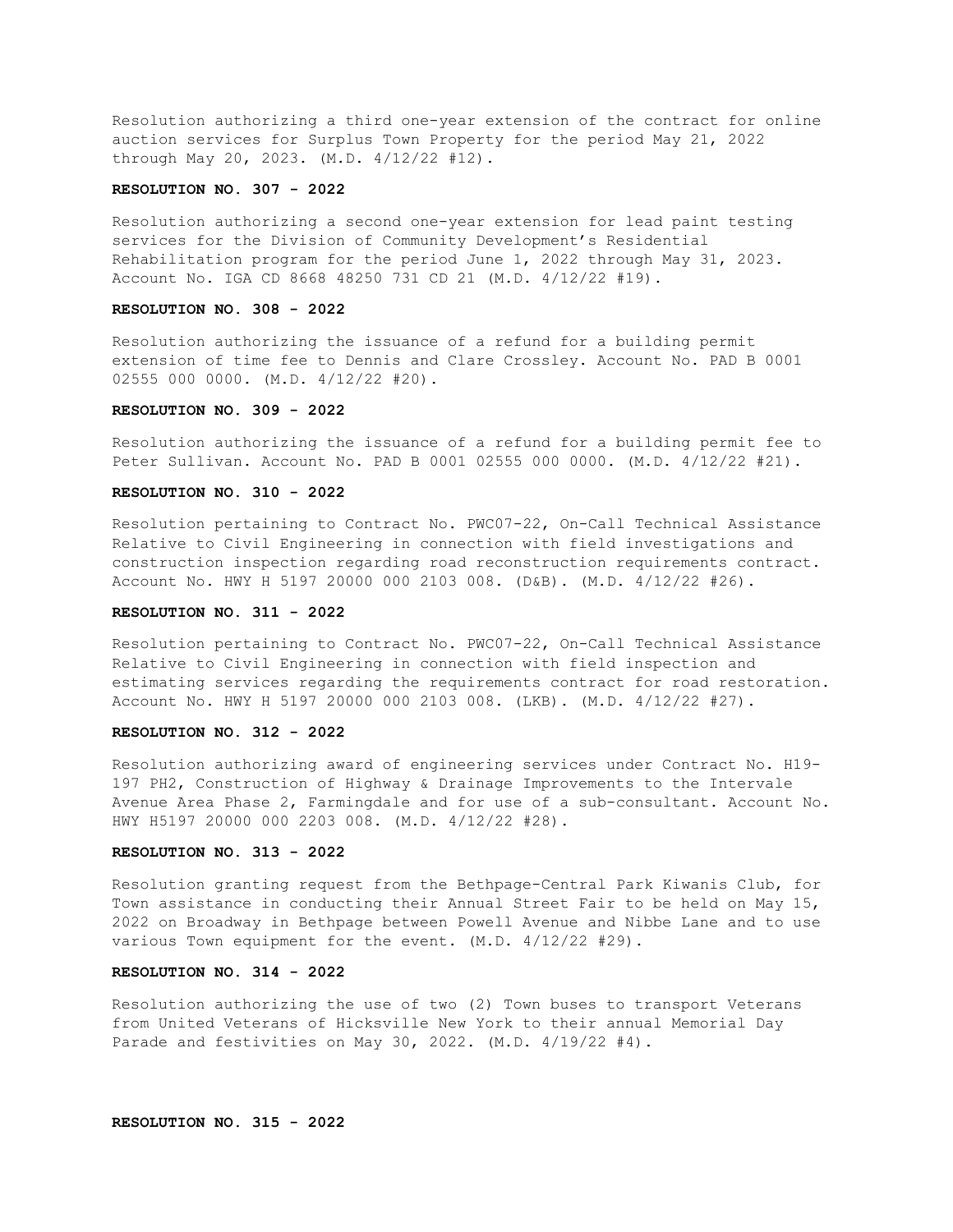Resolution granting request from Ray Birney to donate a memorial plaque and bench, to be placed at Bayfront Park in Massapequa in memory of John Bonifacio. (M.D. 4/19/22 #5).

# **RESOLUTION NO. 316 - 2022**

Resolution granting request from Margaret Ann Gannon, to donate a memorial plaque on an existing bench, to be placed at Phillip B. Healy Beach at Florence Avenue, in memory of Irene Patti. (M.D. 4/19/22 #6).

### **RESOLUTION NO. 317 - 2022**

Resolution granting request from Linda Smyth to donate a memorial plaque and bench, to be placed at Bayfront Park in Massapequa in memory of Lauren Dittrich Bilyeu. (M.D. 4/19/22 #7).

### **RESOLUTION NO. 318 - 2022**

Resolution granting request from Joe Melfa, to donate a memorial plaque on an existing bench, to be placed at Ellsworth W. Allen Park in memory of Margaret Ann Melfa. (M.D. 4/19/22 #8).

### **RESOLUTION NO. 319 - 2022**

Resolution authorizing reimbursement for the cost of the certification of the American Red Cross Lifeguard Training to Bryan Rhoads. Account No. PKS A 7110 44900 000 0000. (M.D. 4/19/22 #9).

### **RESOLUTION NO. 320 - 2022**

Resolution granting request to donate a permanent bronze monument and observation area, to be placed at Theodore Roosevelt Memorial Park, Oyster Bay, from the Baymen Tribute Memorial Committee. (M.D. 4/19/22 #10).

### **RESOLUTION NO. 321 - 2022**

Resolution authorizing sponsorship of the Empire State Ride Long Island, at Theodore Roosevelt Memorial Park, Oyster Bay, in cooperation with the Roswell Park Alliance Foundation to be held July 23, 2022, (with a rain date August 6, 2022) to raise money for cancer research. (M.D. 4/19/22 #11).

## **RESOLUTION NO. 322 - 2022**

Resolution authorizing the Supervisor to sign the Subrecipient agreement with the New York State Department of Labor (NYSDOL) for the Systems Change and Inclusive Opportunities Network (SCION). (M.D. 4/19/22 #12).

### **RESOLUTION NO. 323 - 2022**

Resolution authorizing award of Construction Contract No. DPW09-003RR-Construction of Syosset Streetscape & Walkability Improvements located in Syosset, New York. Account No. HWY H 5197 20000 2203 008. (M.D. 4/19/22 #23).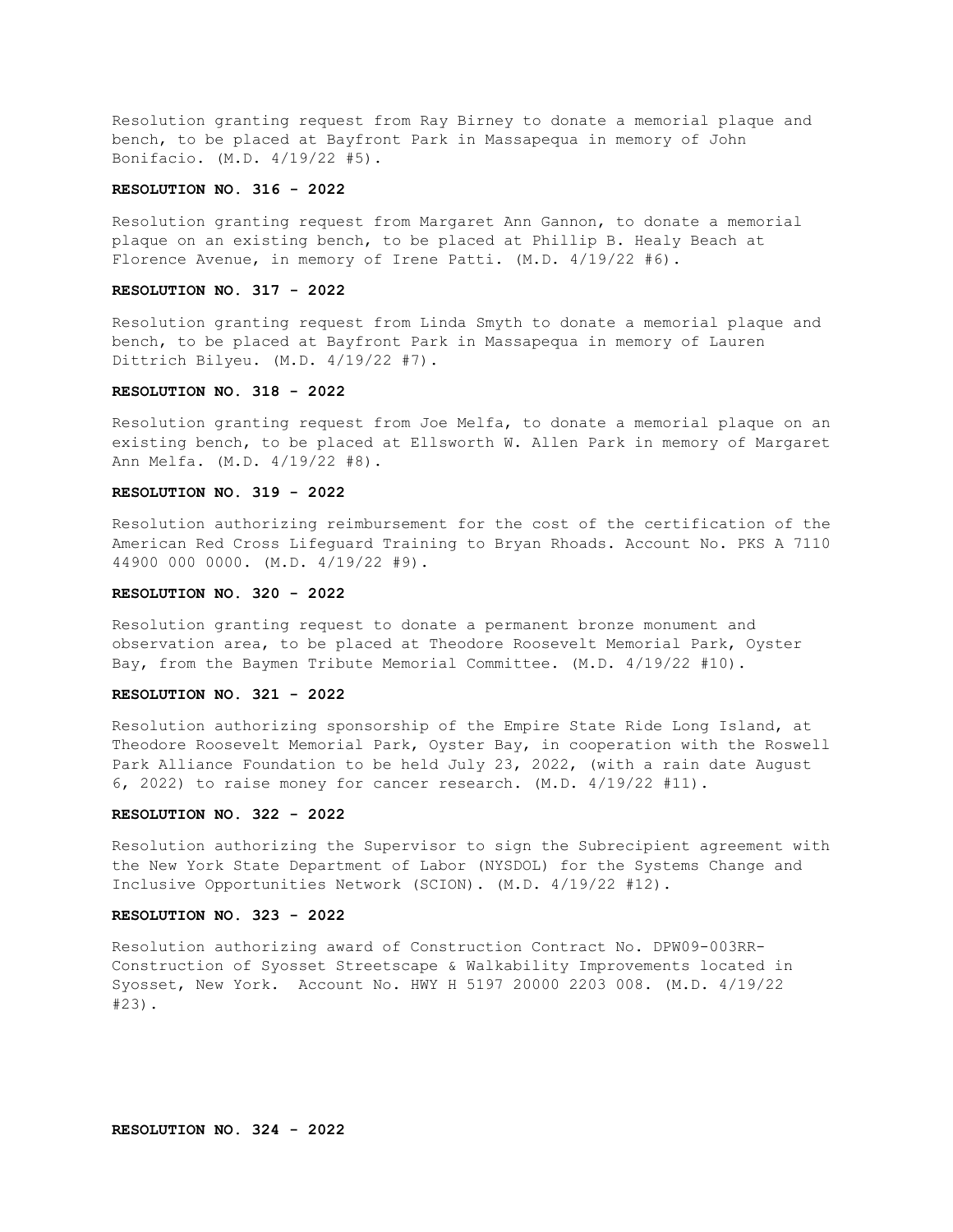Resolution granting request from American Public Works Association – New York Chapter, Long Island Branch, to use the Highway yard at the Department of Public Works in Syosset from May 17, 2022 through May 19, 2022 for the chapter's annual equipment and products show. (M.D. 4/19/22 #24).

### **RESOLUTION NO. 325 - 2022**

Resolution authorizing an Inter-Municipal Agreement with the City of Glen Cove to allow its residents access to Harry Tappen Beach boat ramp from June 16 through June 19, 2022, with a fee, for parking and boat launch and to authorize the Supervisor, or his designee, to execute said agreement. (M.D.  $4/26/22$  #4).

## **RESOLUTION NO. 326 - 2022**

Resolution authorizing issuance of a refund for the 2022 Town of Oyster Bay Spring Ice Hockey Program to Peter Cheung, due to a scheduling conflict. Account No. PKS A 0001 02025 02001 510 0000. (M.D. 4/26/22 #5).

### **RESOLUTION NO. 327 - 2022**

Resolution authorizing issuance of a refund for the 2022 Town of Oyster Bay Spring Ice Hockey Program to John Henderson. Account No. PKS A 0001 02001 510 0000. (M.D. 4/26/22 #6).

# **RESOLUTION NO. 328 - 2022**

Resolution authorizing issuance of a refund for the 2022 Town of Oyster Bay Spring Ice Hockey Program to Dave Spano. Account No. PKS A 0001 02001 510 0000. (M.D. 4/26/22 #7).

### **RESOLUTION NO. 329 - 2022**

Resolution authorizing issuance of a refund for rental of lights from the Town of Oyster Bay to be used by the Metropolitan Oval Academy for an event to Christopher Welch. Account No. PKS A 0001 02414 000 0000. (M.D. 4/26/22 #8).

## **RESOLUTION NO. 330 - 2022**

Resolution authorizing issuance a refund for the 2022 Town of Oyster Bay Summer Recreation Program to Youguo Zeng. Account No. PKS A 0001 02001 510 0000. (M.D. 4/26/22 #9).

# **RESOLUTION NO. 331 - 2022**

Resolution authorizing issuance of a refund for an ice rental fee at the Town of Oyster Bay Ice Skating Center to Cara Ross. Account No. PKS A 0001 02025 523 0000. (M.D. 4/26/22 #10).

### **RESOLUTION NO. 332 - 2022**

Resolution granting request from Robert Verbanac, to donate a memorial plaque and bench, to be placed at Theodore Roosevelt Memorial Park and Beach, Oyster Bay, in memory of Franko Verbanac. (M.D. 4/26/22 #11).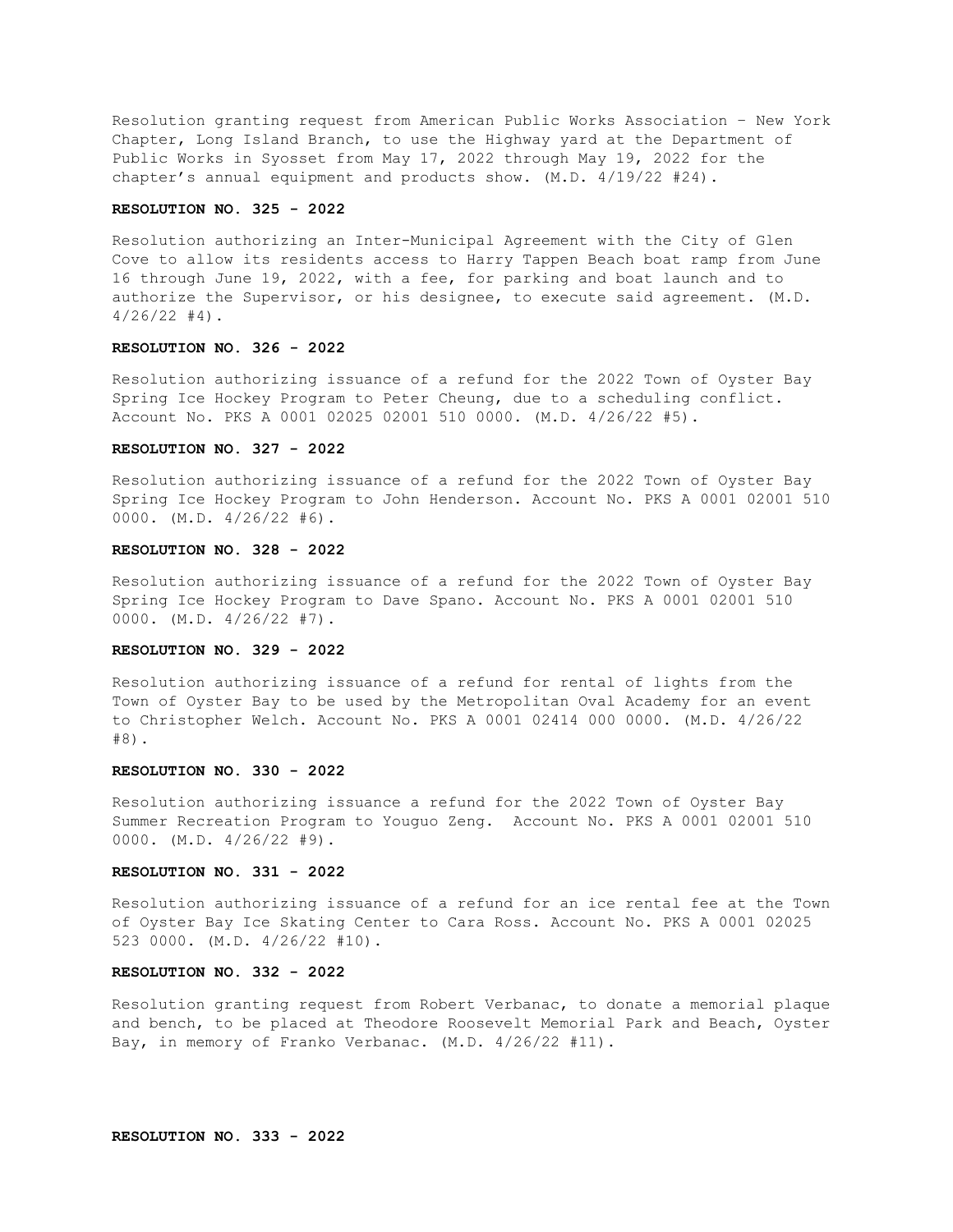Resolution authorizing the Supervisor, or his designee, to execute an amendment to a Community Development Block Grant Subrecipient Agreement: Downtown Hicksville with the County of Nassau, for the purpose of extending the end date of agreement through March 31, 2023. (M.D. 4/26/22 #14).

#### **RESOLUTION NO. 334 - 2022**

Resolution directing the Town Clerk to publish a notice in connection with a transfer of funds for the Nassau County Contract 44th Program Year. Account No. IGA CD 8686 44100 000 CD22. (M.D. 4/26/22 #15).

## **RESOLUTION NO. 335 - 2022**

Resolution authorizing the Supervisor, or his designee, to execute a Gun Violence Prevention Program Subrecipient Agreement with the New York State Department of Labor. Account No. CD 6293 48010 000 CW 21 & IGA CD 6293 12010 000 CW 21. (M.D. 4/26/2022 #16).

# **RESOLUTION NO. 336 - 2022**

Resolution directing the Town Clerk to publish a legal notice stating that the 2021 Annual Financial Report of the Town of Oyster Bay is on file for public inspection and copying. (M.D. 4/26/22 #17).

# **RESOLUTION NO. 337 - 2022**

Resolution authorizing agreements with various Auxiliary Police Units to assist the units to recruit, equip and train their members, and for the Supervisor, or his designee, to execute said agreements. Account No. TWN A 1989 47900 000 0000. (M.D. 4/26/22 #18).

# **RESOLUTION NO. 338 - 2022**

Resolution directing the Town Clerk to advertise a Notice of Hearing in connection with the application of Jeffrey Pombar and George Pombar, fee owners, for a Special Use Permit and Revocation of Resolution No. 195-84 at premises located at 157 Glen Head Road, Glen Head, New York. Hearing date: May 24, 2022. (M.D. 4/26/22 #19).

### **RESOLUTION NO. 339 - 2022**

Resolution authorizing the property cleanup assessment of 28 High Street, Farmingdale, performed on September 14, 2021, be referred to the County of Nassau for placement on the Nassau County Tax Assessment rolls. (M.D. 4/26/22 #20).

## **RESOLUTION NO. 340 - 2022**

Resolution authorizing the property cleanup assessment of 18 Melissa Lane, Old Bethpage, performed on October 29, 2021, be referred to the County of Nassau for placement on the Nassau County Tax Assessment rolls. (M.D. 4/26/22 #21).

### **RESOLUTION NO. 341 - 2022**

Resolution authorizing the property cleanup assessment of 64 Ketcham Avenue, Hicksville, performed on October 7, 2021, be referred to the County of Nassau for placement on the Nassau County Tax Assessment rolls. (M.D. 4/26/22 #22).

# **RESOLUTION NO. 342 - 2022**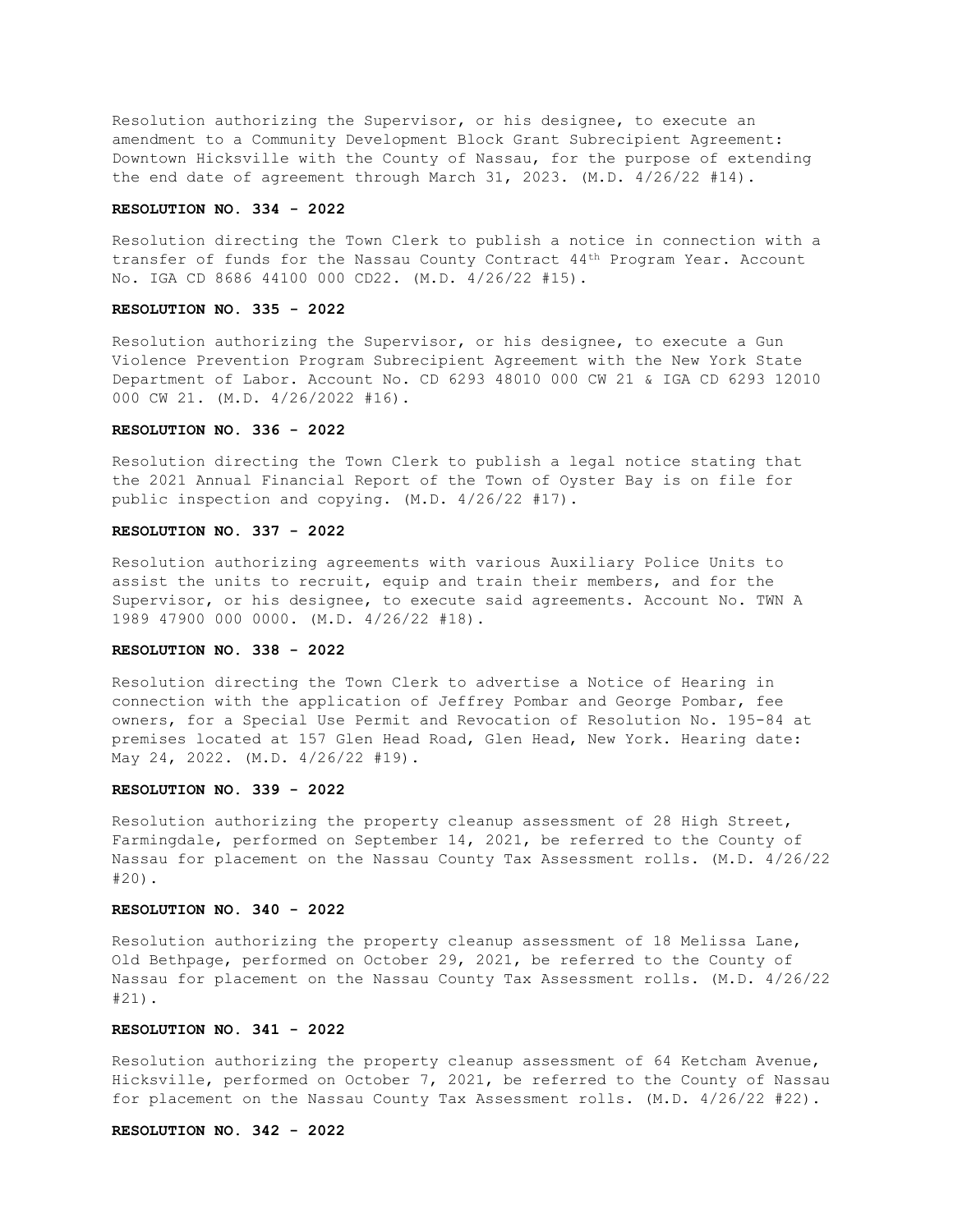Resolution authorizing the property cleanup assessment of 30 Rave Street, Hicksville, performed on February 15, 2022, be referred to the County of Nassau for placement on the Nassau County Tax Assessment rolls. (M.D. 4/26/22 #23).

### **RESOLUTION NO. 343 - 2022**

Resolution authorizing the property cleanup assessment of 101 Clocks Boulevard, Massapequa, performed on February 2, 2022, be referred to the County of Nassau for placement on the Nassau County Tax Assessment rolls. (M.D. 4/26/22 #24).

### **RESOLUTION NO. 344 - 2022**

Resolution authorizing the property cleanup assessment of 329 Broadway, Massapequa, performed on February 26, 2022, be referred to the County of Nassau for placement on the Nassau County Tax Assessment rolls. (M.D. 4/26/22 #25).

### **RESOLUTION NO. 345 - 2022**

Resolution authorizing the property cleanup assessment of 361 Eastern Parkway, Farmingdale, performed on December 14, 2021, be referred to the County of Nassau for placement on the Nassau County Tax Assessment rolls.(M.D. 4/26/22 #26).

# **RESOLUTION NO. 346 - 2022**

Resolution authorizing rejection of bids for Contract No. DP21-223R, Tobay Beach Center Ocean Pavilion Canopy Installation. (M.D. 4/26/22 #28).

# **RESOLUTION NO. 347 - 2022**

Resolution authorizing award of Construction Contract No. DP21-218, Replacement of the Synthetic Turf Fields at Field of Dreams Park. Account No. PKS H 7197 20000 000 2002 001. (M.D. 4/26/22 #29).

#### **RESOLUTION NO. 348 - 2022**

Resolution authorizing acceptance of the design and entrance into bid and construction phases for Contract No. DP22-232, Borella Field Synthetic Turf Fields Installation. (M.D. 4/26/22 #30).

### **RESOLUTION NO. 349 - 2022**

Resolution authorizing a third one-year extension of Contract PRE19-194, Parks Electrical Services Throughout the Town of Oyster Bay, at the same prices, conditions and terms provided for in the present contract, commencing May 7, 2022 through May 6, 2023. (M.D. 4/26/22 #31).

### **RESOLUTION NO. 350 - 2022**

Resolution authorizing the fourth and final extension of General Reconstruction Requirements Contract HGR17-162, commencing April 24, 2022 through April 23, 2023. (M.D. 4/26/22 #32).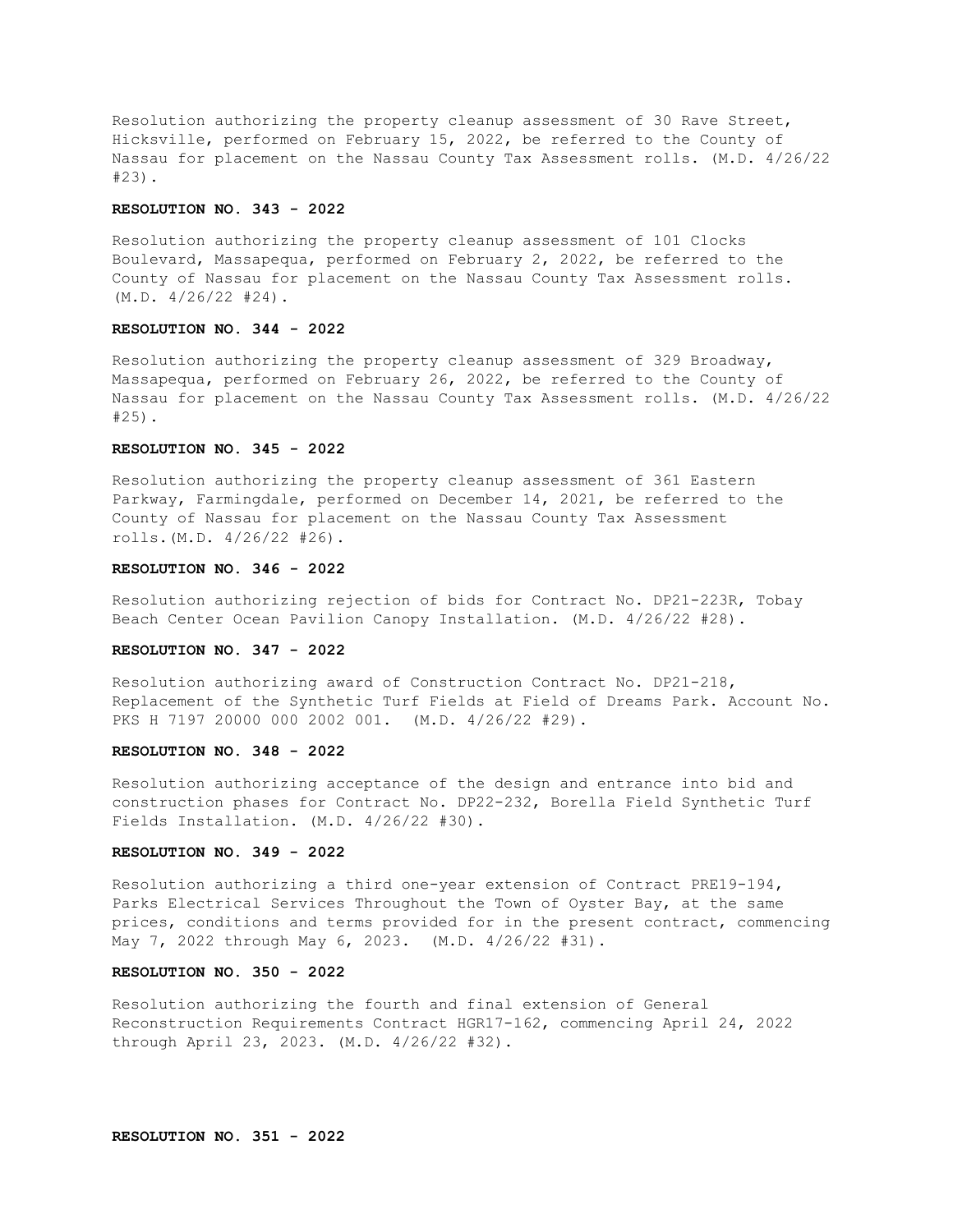Resolution granting request from 2 Spring Restaurant in Oyster Bay for Town assistance in conducting a street fair on May 14, 2022, to use Parking Lot O-8 and closure of roads and for the use of various Town equipment for the event. (M.D. 4/26/22 #33)

### **RESOLUTION NO. 352 - 2022**

Resolution granting request from Oyster Bay-East Norwich Chamber of Commerce for Town assistance in hosting Classic Cruise Nights every Tuesday from May 31, 2022 through September 12, 2022, for the closure of roads and the use of Municipal Parking Field O-8, for the use of Fireman's Field to stage cars prior to start time and for the use of various Town equipment for the event. (M.D. 4/26/22 #34).

## **RESOLUTION NO. 353 – 2022**

Resolution authorizing payment to Outside Counsel in order to satisfy the outstanding fees, disbursements and expenses in connection with certain negligence actions. Account No. TWN AMS 1910 43010 602 0000 000. (M.D. 4/26/22 #39).

# **RESOLUTION NO. 354 – 2022**

Resolution directing the Town Clerk to advertise a Notice of Hearing to consider the placement of a cellular communications monopole tower on Town property located in Woodbury, New York. Hearing date: May 24, 2022. (M.D. 4/26/22 #37).

# **RESOLUTION NO. 355 – 2022**

Resolution authorizing settlement of negligence claim; Claimant: Karen Krummel. Matter ID No.: 2022-8430. Account No. TWN AMS 1910 43020 602 0000 000. (M.D. 4/26/22 #40).

### **RESOLUTION NO. 356 – 2022**

Resolution authorizing an agreement with the National Development Council for the purpose of providing grants development and administration services as funded by the Coronavirus State and Local Fiscal Recovery Funding program, and for Colin Bell, Deputy Commissioner, IGA, to execute documents in connection with the Coronavirus State and Local Fiscal Recovery Funding program. (M.D. 4/26/22 #13 and 5/3/22 #12).